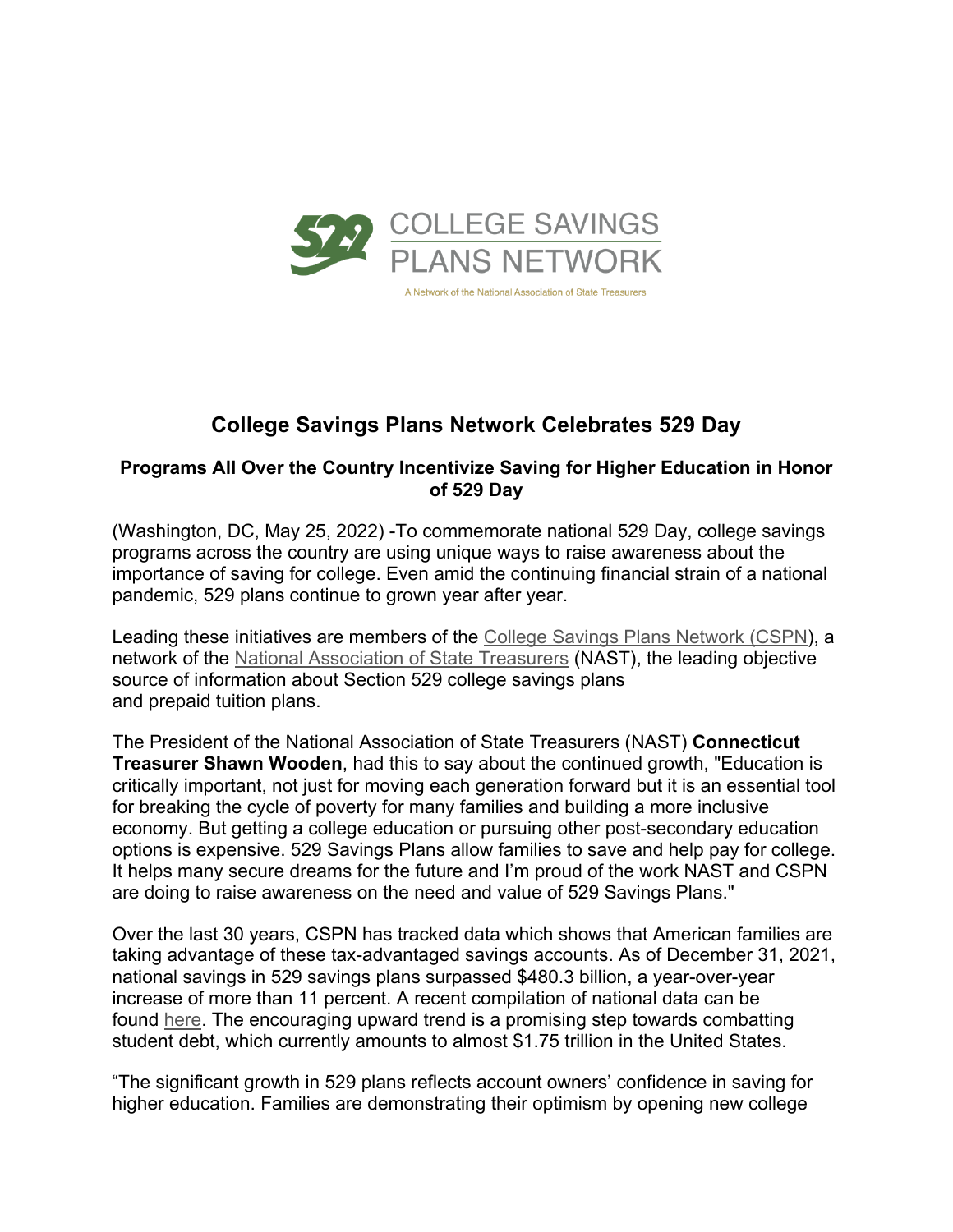savings accounts and continuing to contribute to their existing accounts," said **CSPN Chair and Nebraska Assistant State Treasurer Rachel Biar**. "CSPN is committed to helping families save for college. While the cost of a post-secondary education can seem overwhelming for many families and students, higher education is one of the best lifetime investments a family can make. As we celebrate national 529 Day, I encourage families to take time today to talk to your children and grandchildren about their educational goals and to discuss how you will pay for the expenses associated with higher education, including tuition, books, class fees and room and board. Then research your home state's 529 savings program for incentives and opportunities to jump start your 529 plan account. You will also find a variety of investment options depending on your needs and your investment priorities that will set you up for future success."

As part of the National Association of State Treasurers Foundation's (NASTF) partnership with Enrich, a learning module has been released on the Enrich digital financial wellness platform to educate users on the benefits of investing in a college savings plan.

Below is a sampling of the efforts happening nationally to encourage more Americans to save for education needs in a 529 plan in celebration of 529 Day:

- **Alabama** CollegeCounts 529 Plan 29 Alabama babies born in the past year will receive contributions of \$529.00 into their new or existing CollegeCounts account.
- Alaska 529: **Alaska** is celebrating 529 Day with its annual ice cream extravaganza! Visit one of ten participating ice cream shops in Anchorage, Eagle River, Fairbanks, Juneau, Kodiak or Wasilla to receive a free treat, courtesy of Alaska 529.
- **California's** ScholarShare 529 is celebrating National 529 College Savings Day with a \$50 Match for families who open a new ScholarShare 529 account between May 24 and May 31, 2022 with \$50 or more and set up recurring contributions of \$25 or more per month for six consecutive months. This campaign is being supported through a press release, online advertising, educational webinars, and social media. Complete Offer Terms & Conditions are available at www.scholarshare529.com/529day.
- **Colorado's** CollegeInvest Smart Choice 529 Plan provider, FirstBank, is celebrating 529 day with a Smart Choice Giveaway! Residents of Colorado can enter for a chance to win \$2,500, to be deposited into a CollegeInvest Smart Choice 529 Plan managed at FirstBank. To enter, eligible participants must deposit a \$1.00 or more into either a new or existing Smart Choice 529 account between May 1 – May 31, 2022. Visit www.efirstbank.com/csapromo for more details.
- **Delaware:** DE529 Education Savings Plan The 151st General Assembly of the State of Delaware will proclaim May 29, 2022, as 'DE529 Day'. In doing so, the State of Delaware urges families and employers throughout the State to recognize the benefit of attaining higher education and urge the citizens of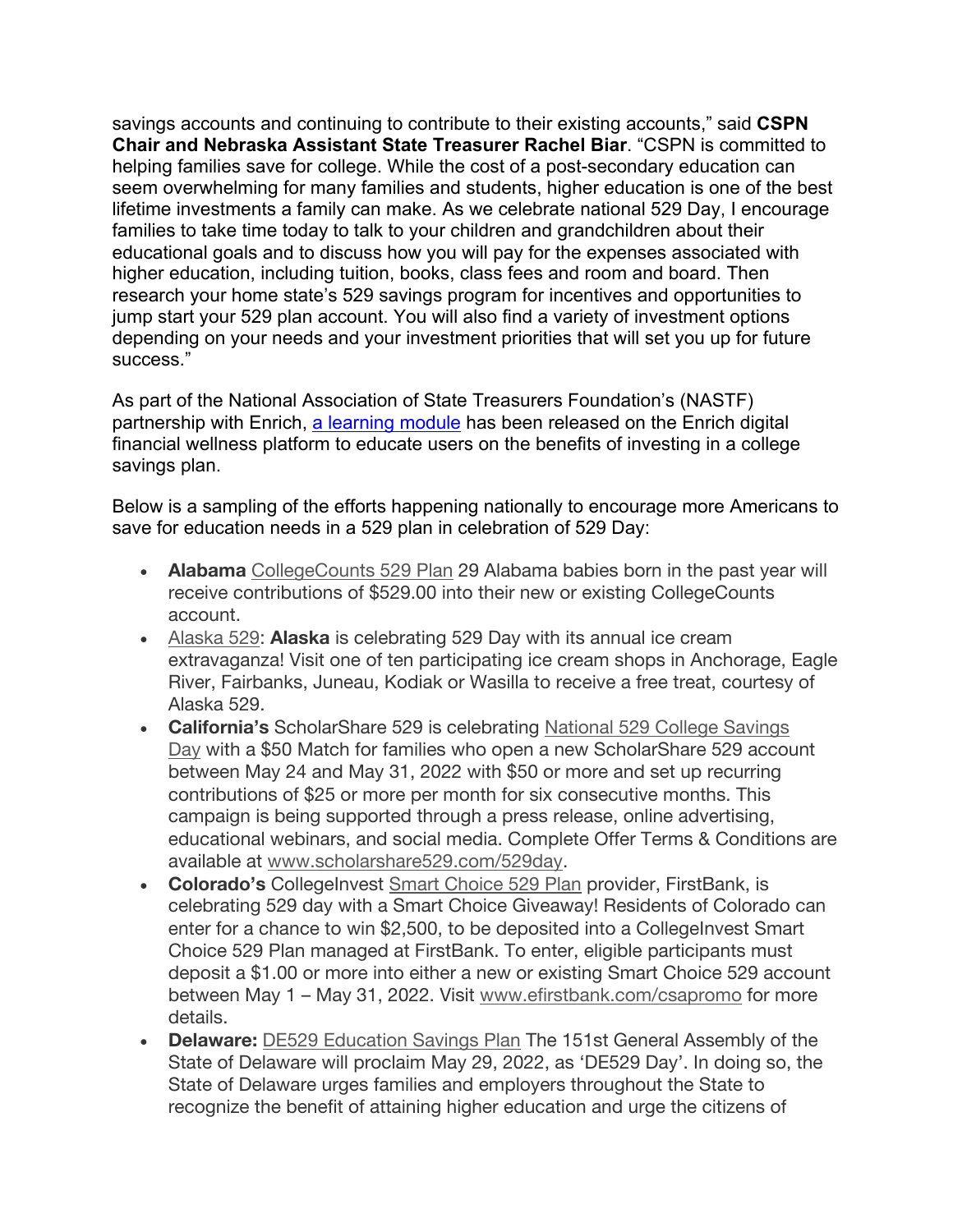Delaware to begin saving for their children's education. In addition, the Office of State Treasurer will promote the DE529 Plan through social media and public service announcements leading up to May 29th. In partnership with the plan's program manager (Fidelity), the Plan will sponsor fun activities to inspire youth at the Delaware Museum of Nature and Science on May 29th. The Museum is set to open after a two-year closure for renovations.

- **Georgia's** Path2College 529 To celebrate 529 Day this year, Path2College 529 Plan will be partnering with two hospitals in Georgia to award the first babies born on May 29th at those hospitals (Doctor's Hospital in Augusta, GA and Piedmont Regional in Columbus, GA) with a \$1,529.00 contribution to their Path2College College Savings Account.
- **Gift of College** In honor of 529 Day, Gift of College is educating employers about the value of offering 529 plans as a financial wellness benefit by sending a copy of Patricia A. Roberts' Route 529®: A Parent's Guide to Saving for College and Career Training with 529 Plans to each employer who downloads during the month of May a copy of the Gift of College Employer Toolkit on how to reduce the burden of student loan debt on employees, save on tax dollars, and attract and retain top talent.
- **Idaho** IDeal Idaho's 529 will offer a \$25 match for new accounts for beneficiaries aged 0-5. Match is available to the first 100 qualifying accounts. The Program's social media platforms and digital ad buys will feature the match as well as highlight other inspiring savings tips and human-interest stories leading up to 5- 29 day. Full page-color print ads will be featured in local lifestyle magazines throughout Idaho. The Program will also release its College Savings Behaviors in Idaho report. The report compares savings behaviors from 2020 to 2021 by reach and county. We measure and analyze the differences in contributions, gifting, withdrawals and account creation. The report is formatted into a doublesided summary for each region and highlights a personal savers story local to that region. We hope to participate in several earned media opportunities.
- **Illinois** will celebrate by sharing college savings content/ family testimonials on social media. Additionally, in partnership with the Chicago White Sox, Bright Start will be promoted during a home game this May. State Treasurer Michael Frerichs will be interviewing families who will share their college savings journeys.
- **Indiana** CollegeChoice 529 Savings Plans Treasurer of State Kelly Mitchell is announcing the CollegeChoice Faces of 529 Day Contest to celebrate National College Savings Plan Day on May 29 (5/29). CollegeChoice 529 will award one winner with a \$529 CollegeChoice account contribution for sharing a photo with a caption of who they are saving for during the month of May. To enter the contest, a participant must upload a photo of their beneficiary with a caption and complete the form at www.collegechoicedirect.com/529day by 11:59 p.m. on May 29. One individual will be randomly selected from all eligible entries to win a \$529 CollegeChoice 529 account deposit.
- College Savings **Iowa** State Treasurer Michael L. Fitzgerald is celebrating 529 Day throughout May by sponsoring a contest to give away a \$529 College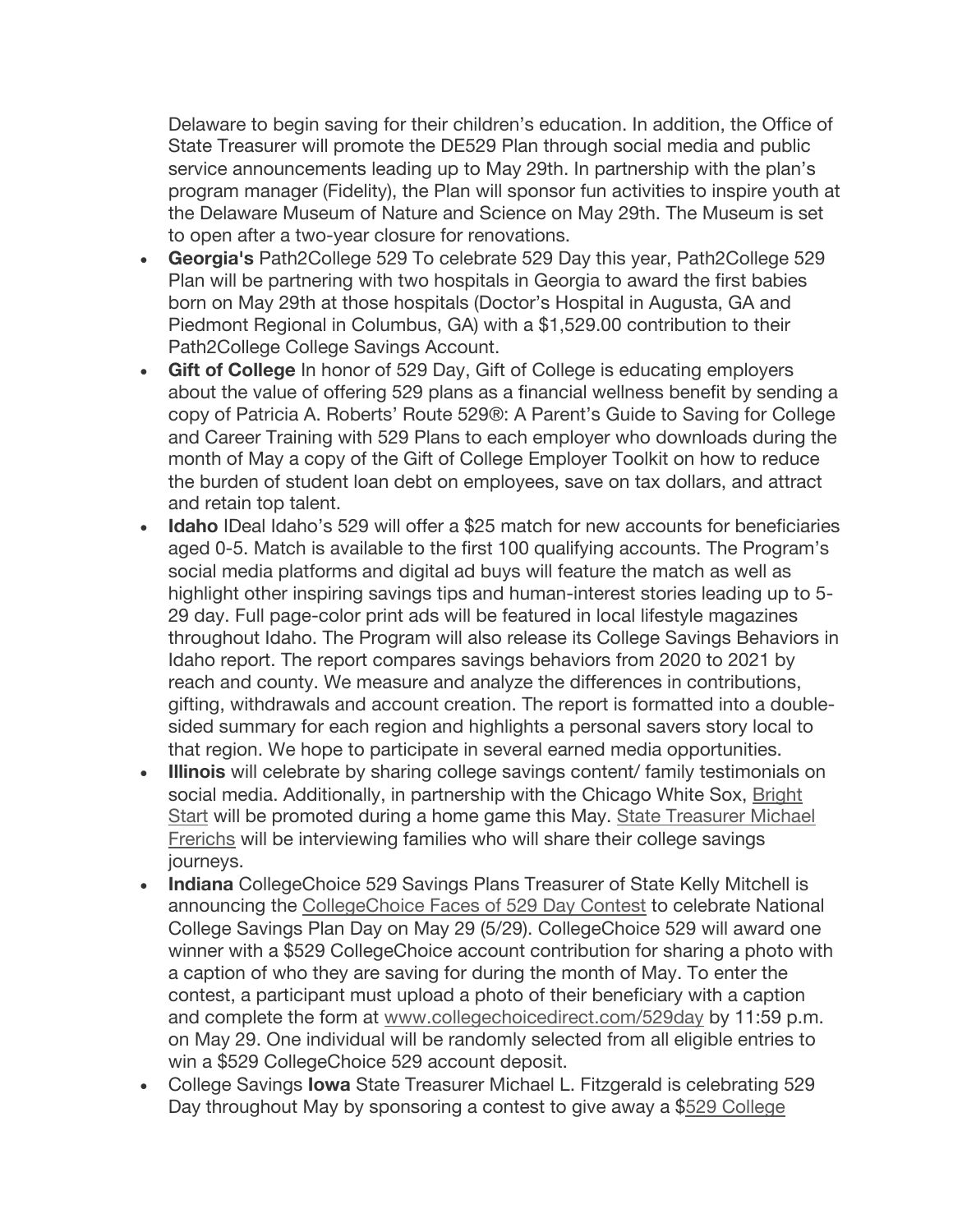Savings Iowa contribution to one family in each of the state's 99 counties. Interested families can visit Iowa529Contest.com to enter for a chance to win before the May 31 deadline. All residents of Iowa with a child or grandchild under 18 years old are eligible. Additional initiatives from Treasurer Fitzgerald include answering 529 plan FAQs on his social media platforms and a partnership with the state's higher education institutions. The partnership involves a short Q&A about the school, including questions regarding the cost of supplies, average scholarship amount and any work study opportunities. The aim is to help families understand the various ways they can use 529 funds.

- **ISS Market Intelligence** will host a webinar on May 25th at 1pm EST: Hosted by Paul Curley, Director of 529 & ABLE Research at ISS MI, with Tim Gorrell, Executive Director of Ohio's 529 Plan, CollegeAdvantage. ISS Market Intelligence's (MI) Q2 2022 529 & ABLE webinar will provide you with: 529 reminders, tips and best practices, Key themes in 2022 impacting the 529 industry, Q1 2022 529 market sizing and highlight talking points, New industry insights from ISS MI's annual survey of parents, 529 & ABLE industry announcements and product enhancements
- **Kansas** Learning Quest This year is the 26th anniversary of section 529 in the federal tax code, which makes it possible to have these education savings plans. Our office will visit each of the following locations for two hours to hand out informational materials and we will give out a \$1,000, 529 award at each location. This will be a random drawing to occur within a week of our visit. 5/7 Flint Hills Discovery Center (Manhattan) from 11am – 1pm. 5/25 Kansas Children's Discovery Center (Topeka) 10am – Noon. 5/28 Exploration Place (Wichita) 11am – 1pm. 5/29 Sternberg Museum (Hays) 1-6pm.
- **Louisiana** START Saving Program. The Louisiana Office of Student Financial Assistance is celebrating 529 Day throughout the month of May with a social media campaign. We will post savings facts, tips, and videos on our START Saving Program's Facebook and Twitter channels. At the end of the month, we will list a week of fun 529 activities for followers to participate and submit entries. Individuals that like, share, and follow our social media pages will be entered into a drawing to win 5 prizes of \$29. Those who participate in any of the social media activities during the week of May 23-27, will have a chance to win a grand prize of \$529. The week of social media activities will include a video featuring kids answering questions about college and savings, a 529 scavenger hunt, a drawing contest, and a social media poll. The winner will be announced on June 1.
- **Maine** NextGen 529 Spring, including the end of a school year and 529 month, is a great time for parents to think about what they can do now to help their child succeed. FAME is launching an integrated media campaign that will play into that emotion. The FutureME campaign touches upon the emotional aspect of preparing Maine children for success with higher education. We are both encouraging parents to further support their children in achieving their goals as well as inspiring belief in Maine youth that their dreams are absolutely possible.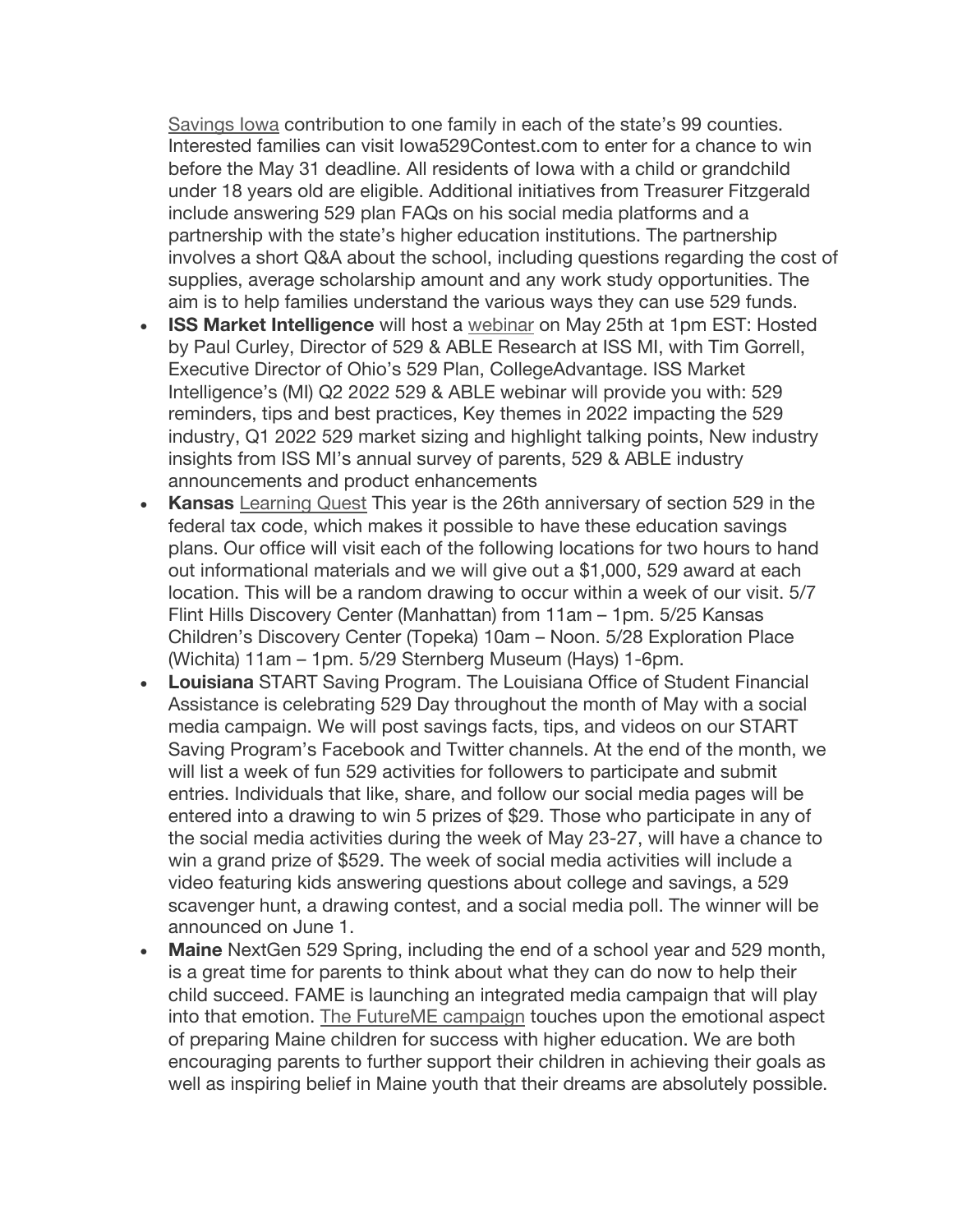- **Maryland** 529, in partnership with Port Discovery Children's Museum, has launched a sweepstakes encouraging children to submit photos or drawings that depicts their dreams for the future in the "Their Future is Within Reach" Sweepstakes. The sweepstakes will provide one winner \$529 towards a new or existing Maryland College Investment Plan (MCIP) Account from Maryland 529 plus a Family Membership to Port Discovery Children's Museum. To enter the sweepstakes, participants must complete the online entry form and submit the drawing or photo they created with a description of what the photo or drawing depicts, before the deadline of 11:59 p.m. E.T. on May 31, 2022.
- **Massachusetts** U.Fund 529 College Investing Plan For 2022, MEFA will be promoting the importance of saving for college throughout the week of May 23rd. MEFA plans to host two College Savings Webinars, one to be presented in English on 5/26 and one to be presented in Spanish on 5/25. In addition, MEFA will focus our social media content on the importance of saving for college with guidance, resources, and tools posted throughout the week. MEFA will also host an Instagram "Ask Me Anything", where a MEFA expert will take questions from our followers about college savings and 529 plans, and answer them real-time on MEFAs Instagram stories @mefa\_ma.
- **Minnesota** Minnesota College Savings Plan In celebration of National 529 Day, the Minnesota College Savings Plan is offering a \$50 bonus for new accounts opened May 24 – June 10, 2022. Requires an initial contribution of \$50 and 6 months of recurring contributions at \$25 or more.
- MOST **Missouri'**s 529 Education Plan State Treasurer Scott Fitzpatrick is planning media outreach for 529 Day. This will include an op ed to all media outlets in Missouri discuss MOST 529 and the importance of saving for education. Goal is to have the op ed run on May 29 or a few days prior to help build awareness.
- **Morgan Stanley**, a leading global financial services firm, will be recognizing 529 day with digital signage on its NYC headquarters located in the heart of Times Square.
- **Nebraska** NEST 529 Education Savings will be hosting a "Future Career Week" to highlight the goals, dreams, and stories of Nebraska students. We will launch "Future Career Week" at a Lincoln Saltdogs baseball game, then Nebraska children will be able to submit what they want to be when they grow up. Ten winners will be selected for a special opportunity to job shadow their future career, and they will also receive a contribution to their NEST 529 account as we celebrate career dreams in Nebraska.
- **Nevada** SSGA Upromise 529 Plan May 28-29 DISCOVERY College Day! The Nevada State Treasurer's Office is proud to partner with the Las Vegas Children's Museum and sponsor "College Day" to promote awareness of and share information about state-sponsored 529 college savings programs with families and encourage children to envision their educational futures. FREE Admission for the first 75 children both days!
- **New Hampshire** UNIQUE College Investing Plan Visit the Children's Museum of New Hampshire on May 27th, 28th, or 29th to take home fun giveaways like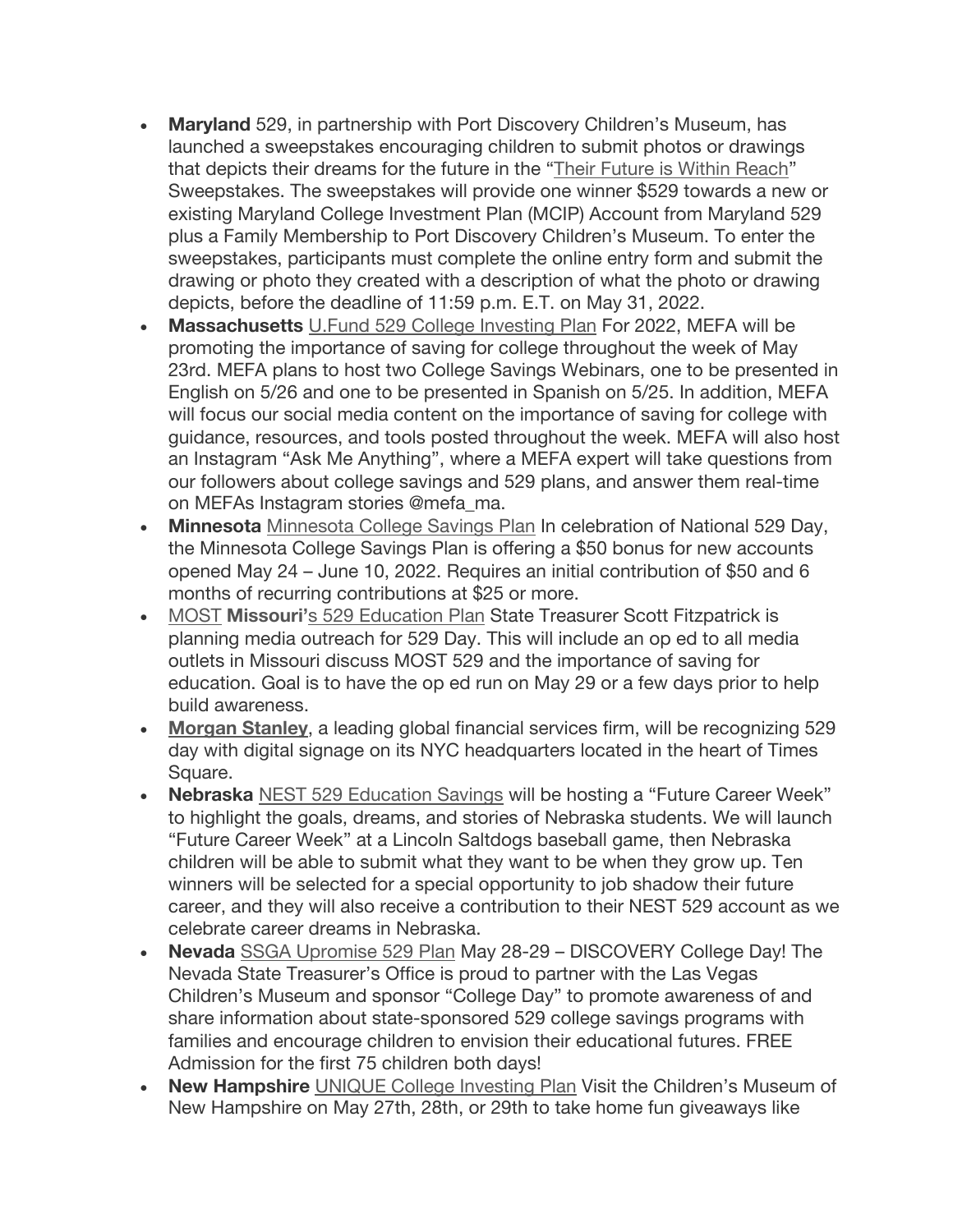sunglasses and try a special 529 scavenger hunt. They will also have a station to decorate fabric bags to take home.

- **New Jersey** NJBEST and Franklin Templeton 529 College Savings Plan During the month of May, the New Jersey 529 plans are hosting webinars, sharing social media posts, and deploying emails to offer reminders about the importance of saving for education and starting early. For NJ residents, additional focus will be on the recently added state benefits including the tax deduction, matching grant program and increased scholarship opportunity.
- **Ohio**'s 529 Plan, CollegeAdvantage (Direct Sold) Ohio's 529 Plan, CollegeAdvantage will celebrate 529 Day with the Cincinnati Reds as we kickoff our annual College Savings Grand Slam sweepstakes. One lucky winner will receive a \$10,000 College Savings Award. Tim Gorrell, Executive Director of Ohio's 529 Plan, will join Paul Curley from ISS Market Intelligence for a 529 Day webinar at 1:00 pm ET Wednesday, May 25. Ohio's 529 Plan will join partners, the Toledo Mud Hens and Fifth Third Bank, on Sunday, May 29, 2022. Those in attendance can enter to win a \$529 College Savings Award at www.CollegeAdvantage.com/529Day
- Oklahoma College Savings Plan In celebration of National 529 Day, the **Oklahoma**College Savings Plan is offering a \$50 bonus for new accounts opened May 24 – June 10, 2022. Requires an initial contribution of \$50 and 6 months of recurring contributions at \$25 or more.
- Oregon College Savings Plan is not running a specific 5/29 day promotion. We continue to offer our BabyGrad and KinderGrad matches where \$25 is added to every account opened for an **Oregon** baby or kindergartener. In addition, we will be announcing the winners of our two Diversity in Leadership Scholorships this year. Each winner will receive \$10,000 for their first year of college and \$5,000 each additional year.
- **Pennsylvania** PA 529 College and Career Savings Program is celebrating 529 Day with a promotion where every new PA 529 Guaranteed Savings Plan (GSP) account opened between May 1 and May 31 will be automatically eligible for one top award of \$5,290 for education! New PA 529 GSP accounts will also be eligible for one of 67 county-specific awards of \$529 available to winners from each of PA's 67 counties. All families need to do is open a new PA 529 Guaranteed Savings Plan account between May 1 and May 31. Conditions apply. Read the official rules for additional details. Awards are not available for new PA 529 Investment Plan (IP) accounts.
- **South Carolina** Future Scholar 529 College Savings Plan Future Scholar is celebrating National 529 Day with its annual PalmettoBaby promotion. Parents of babies born in South Carolina on May 29 are eligible to receive a privatelyfunded \$529 PalmettoBaby grant to jumpstart their college savings. The campaign is supported through our hospital partners, social media posts, press releases distributed to statewide media, radio interviews with Treasurer Loftis, and a separate promotion with targeted SC Mommy Bloggers that also provide articles/email content on Future Scholar as well as random drawings for \$529 grants. More details can be found on FutureScholar.com.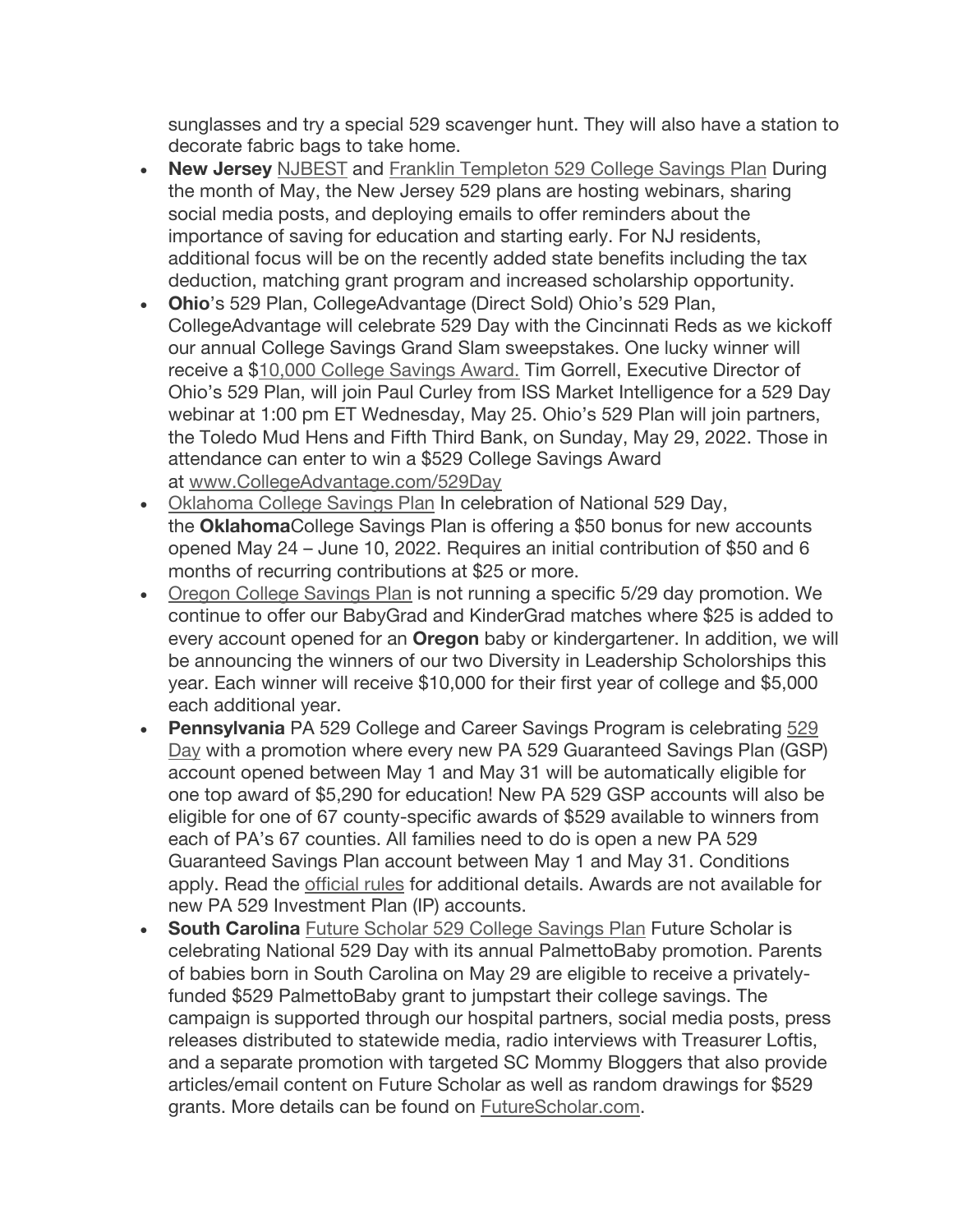- **Tennessee** TNStars College Savings 529 Program In celebration of 529 Day, the TNStars College Savings 529 Program is highlighting ways families can bost their college savings through Upromise. We launched a new page on our website, tnstars.treasury.tn.gov/Gift-an-Education/Upromise.
- **Tomorrow's Scholar** (Advisor-sold) Tomorrow's Scholar and Voya are celebrating 529 Day with a social media campaign promoting three key benefits of 529 plans plus tips on maximizing the value of a 529 program through LinkedIn, Twitter and Facebook. We will also be hosting a number of webinars with our partners on the ins and outs of 529 plans, saving through a 529 vs. other vehicles, the impact on financial aid and choosing the right plan.
- **Utah** my529 Utah residents may be eligible for up to a \$40 match if they open a my529 account for a beneficiary who is new to my529 between May 1 and 31, 2022. To qualify, contribute at least \$25 at opening, and set up a monthly automatic contribution for at least six consecutive months. More details at my529.org.
- **Washington** WA529 Washington College Savings Plans is conducting a statewide art contest, beginning during Financial Literacy Month and culminating on 529 Day. All kids enrolled in a Washington state K-12 school are eligible. Art submissions will be judged and 12 first-place entries will be selected across four age groups. Winners will receive their choice of a iPad Air, Microsoft Surface or Chromebook Spin. In addition to prizes for the best art entries, we are also incentivizing schools with a \$500 prize for the three schools with the most entries. Engagement and participation has been very strong since the contest began!
- **West Virginia's** SMART529 plan will announce the winners of the 15th annual When I Grow Up essay contest. Fifteen regional winners receive a \$500 savings account, with a chance to win an additional \$4,500. New parents may sign up a child under 1 year of age to receive a \$100 Bright Babies grant. SMART529 will distribute information to public libraries for summer reading programs.
- **Wisconsin** Edvest (Direct-sold) Edvest is Celebrating 529 Day with a Special Incentive to Start Saving. Individuals who open a new Edvest account between May 24 and May 31, 2022, will be eligible for the \$50 match deposit incentive. Anyone who opens a new account with \$50 or more at Edvest.com/529Day and adds a monthly recurring contribution or payroll direct deposit of \$25 or more for six months will receive a \$50 match deposit in celebration of National 529 Day.

For more information about the College Savings Plans Network, visit collegesavings.org.

### ###

## **About College Savings Plans Network (CSPN)**

Founded in 1991, the College Savings Plans Network (CSPN) is a leading objective source of information about Section 529 college savings plans and prepaid tuition plans–popular, convenient, and taxadvantaged ways to save for college. An affiliate of the National Association of State Treasurers (NAST), CSPN brings together state officials who administer 529 savings and prepaid plans from across the country, as well as their private-sector partners, to offer convenient tools and objective, unbiased